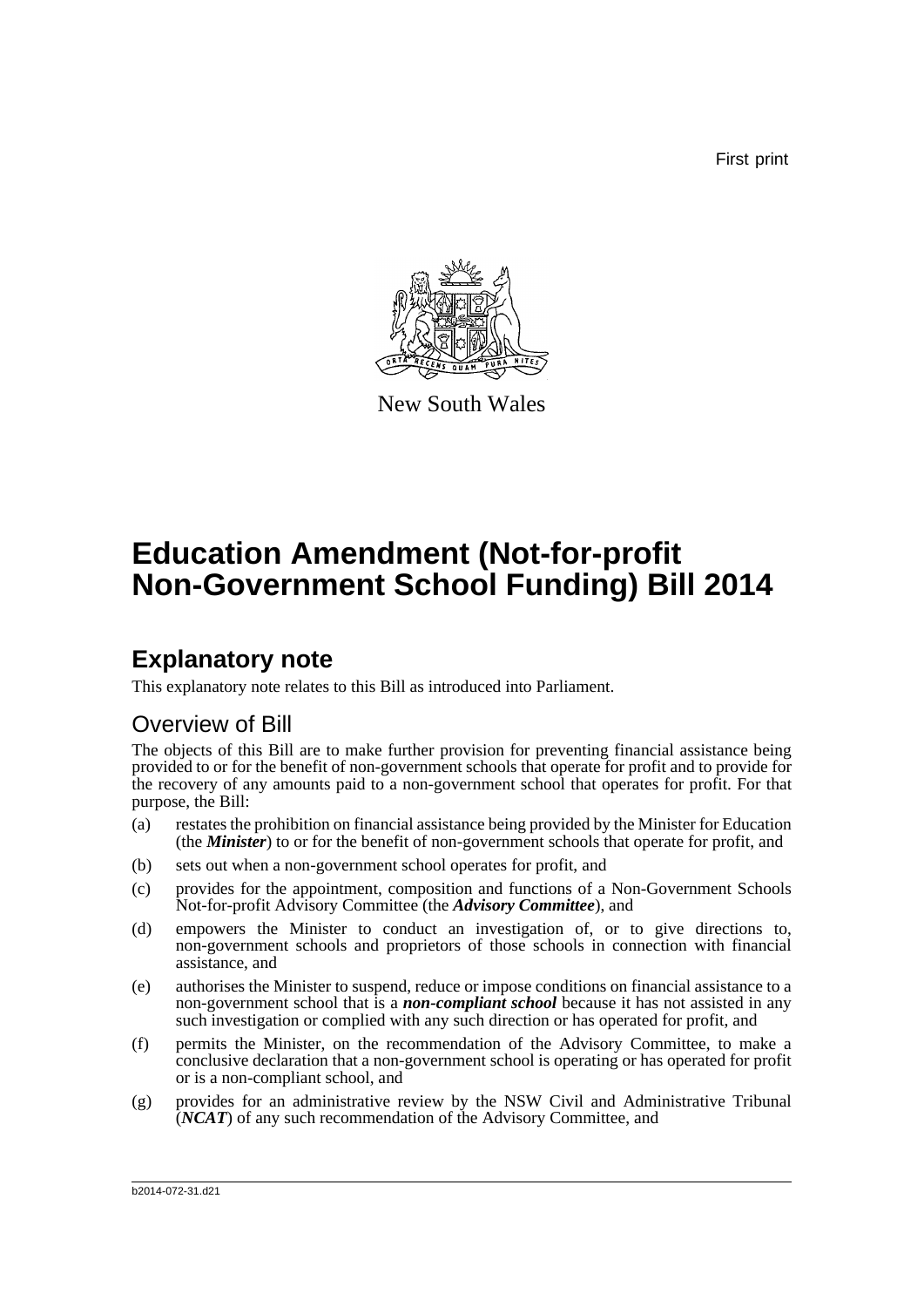- (h) enables the Minister to recover financial assistance provided to a non-government school that operates for profit or to a non-compliant school, and
- (i) authorises the Minister to publish guidelines in relation to the above matters.

## Outline of provisions

**Clause 1** sets out the name (also called the short title) of the proposed Act.

**Clause 2** provides for the commencement of the proposed Act on the date of assent to the proposed Act.

### **Schedule 1 Amendment of Education Act 1990 No 8**

**Schedule 1 [14]** inserts a proposed Division 3 (Financial assistance to non-government schools) into Part 7 of the Act and **Schedule 1 [3]–[13], [15] and [16]** make consequential amendments (including the re-arrangement of provisions of the Act in connection with the transfer of provisions relating to financial assistance to non-government school children being transferred to the proposed Division). The proposed Division contains the following proposed sections:

**Proposed section 83A** sets out a number of definitions of terms used in the proposed Division (including that *school* means a non-government school).

**Proposed section 83B** is current section 21 (which authorises financial and other assistance to be provided in respect of non-government school children and which is renumbered and transferred to the proposed Division).

**Proposed section 83C** restates the prohibition (currently contained in section 21A) on the Minister providing financial assistance to or for the benefit of a school that operates for profit. The proposed section provides that a school operates for profit if any part of the assets of the proprietor of the school (in so far as they relate to the school) or income (in so far as it arises from the operation of the school) is used for a purpose other than for the operation of the school. The proposed section also sets out some circumstances in which certain payments are taken not to be for the operation of a school (including more stringent requirements in relation to payments to related entities for the provision of goods and services). The proposed section also removes the current provision that allows payments to be made to the members of the governing body of the school.

**Proposed section 83D** enables the Minister, on the recommendation of the Advisory Committee, to declare that a non-government school operates, or has operated, for profit (a *for profit declaration*). The making of a for profit declaration in respect of a school is conclusive evidence that the school is or has operated for profit. The declaration may be revoked and is required to be revoked if the Advisory Committee advises that the school has ceased to operate for profit.

**Proposed section 83E** authorises the Minister to suspend, reduce or impose conditions on financial assistance to a non-compliant school. A non-government school is a non-compliant school if the Minister is satisfied that the school or the proprietor of the school has failed to provide reasonable assistance in relation to an investigation conducted by the Minister under the proposed Division or has failed to comply with a direction of the Minister under the proposed Division. A school that operates for profit, or has operated for profit is also a non-compliant school if the Minister is satisfied that termination of financial assistance to the school is not justified because of the minor nature of the relevant conduct or that it is more appropriate to suspend, reduce or impose conditions on financial assistance to the school.

**Proposed section 83F** enables the Minister, on the recommendation of the Advisory Committee, to declare that a non-government school is a non-compliant school (a *non-compliance declaration*). The making of a non-compliance declaration in respect of a school is conclusive evidence that the Minister has grounds to suspend, reduce or impose conditions on financial assistance to the school. The declaration may be revoked and is required to be revoked if the Advisory Committee advises that the school is no longer a non-compliant school.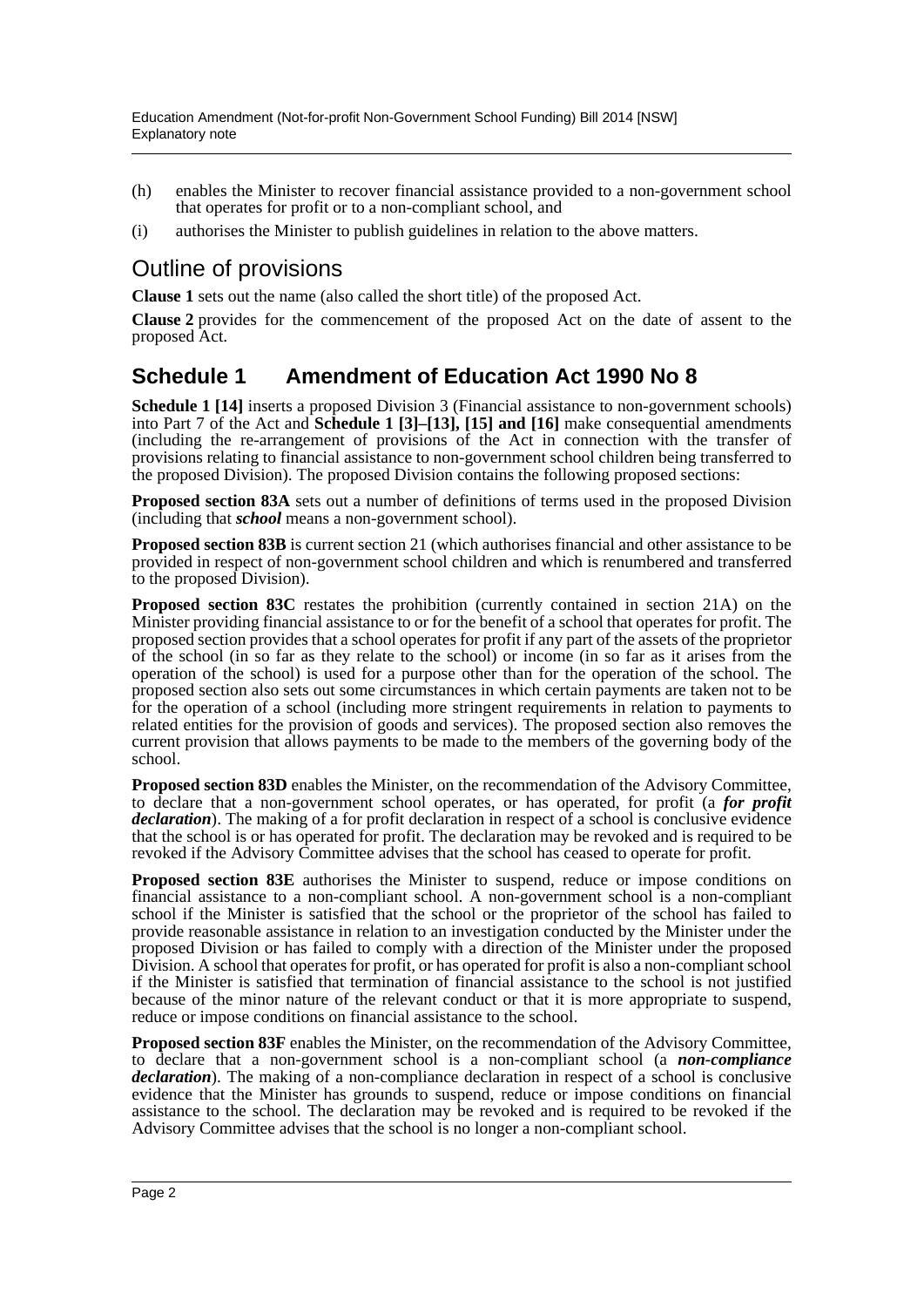**Proposed section 83G** requires the Minister to give notice to a school and the proprietor of the school before making a for profit declaration or a non-compliance declaration in respect of the school. The notice must set out the relevant recommendation of the Advisory Committee. The Minister cannot make the declaration until the school or the proprietor of the school has had an opportunity to seek a review of the Advisory Committee's recommendation by NCAT.

**Proposed section 83H** empowers the Minister to carry out an investigation into a non-government school or the proprietor of the school if the Minister suspects that the school may be operating for profit or may be a non-compliant school. The Minister may defer financial assistance to the school during an investigation. The Minister is to consult with the Advisory Committee before conducting any investigation. The Advisory Committee is to have an overarching advisory role in relation to investigations. Responsibility for the day to day management of an investigation is intended to be delegated by the Minister to the Office of Education in the Department of Education and Communities.

**Proposed section 83I** permits the Minister to give directions to a non-government school or the proprietor of a school that require the school or proprietor to undergo a financial audit, to provide information or to cease specified conduct that is in breach of the not-for-profit obligations of the proposed Division. The regulations may prescribe additional directions that may be given.

**Proposed section 83J** provides for the recovery of financial assistance by the Minister from a school that is or was operating for profit or a non-compliant school.

**Proposed section 83K** provides for the appointment, composition and functions of the Advisory Committee. The members of the Advisory Committee are to be appointed by the Minister and are to be made up of an independent chair, one representative each for the Association of Independent Schools, the Catholic Education Commission, the Board of Studies, Teaching and Educational Standards and the Department of Education and Communities and any other persons who, in the opinion of the Minister, will be of assistance to the Advisory Committee in the exercise of its functions. The functions of the Advisory Committee are to advise the Minister on compliance with the proposed Division and to make recommendations on whether the Minister should make a for profit declaration or a non-compliance declaration.

**Proposed section 83L** authorises the Minister, with the advice of the Advisory Committee, to publish guidelines relating to the exercise of functions under the proposed Division, including to assist schools and proprietors of schools to comply with the proposed Division.

**Schedule 1 [1] and [2]** update references in the Act as a consequence of the Director-General of the Department of Education and Communities being renamed the Secretary of the Department.

**Schedule 1 [17]–[19]** give a right to a non-government school and its proprietor to seek administrative review by NCAT of a recommendation of the Advisory Committee that the Minister make a for profit declaration or a non-compliance declaration.

**Schedule 1 [20]** permits certificates signed by the Minister and stating certain matters to be used as prima facie evidence of those matters in proceedings under the Act.

**Schedule 1 [21]** includes a number of savings, transitional and other provisions consequential on the enactment of the proposed Act. Those provisions permit investigations to be carried out and the directions to be given under proposed Division 3 of Part 7 to determine whether a non-government school operated for profit before the commencement of that Division. The provisions also permit payments made before that commencement to be recovered. The provisions also give schools a transition period of 3 months to comply with revised arrangements on what constitutes operating a school for profit. The provisions also provide that a for profit declaration is taken to have been made in respect of a particular non-government school (the Malek Fahd Islamic School at Greenacre) being a declaration that the school operated for profit from 1 January 2010 until 31 July 2012.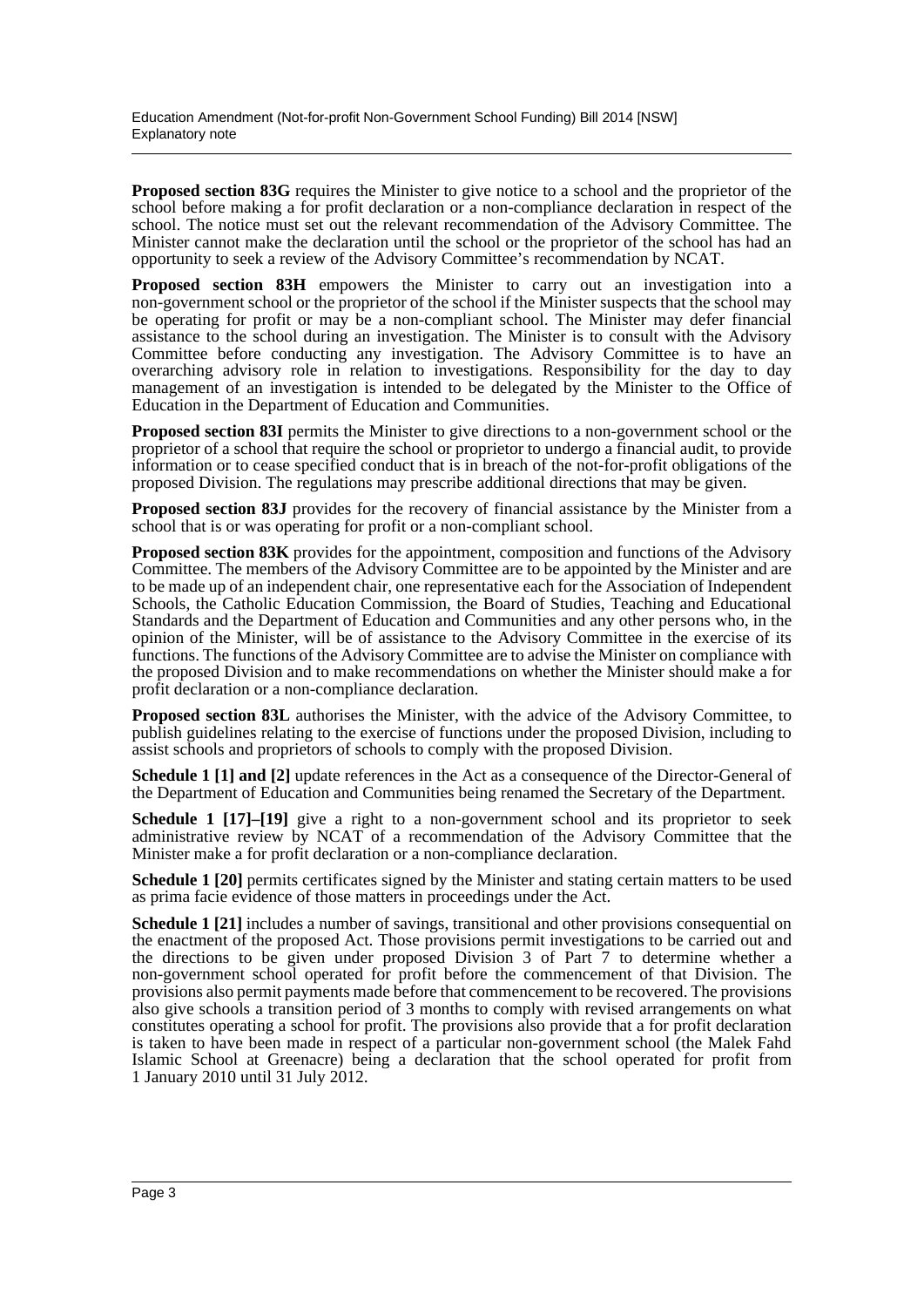### **Schedule 2 Amendment of Government Information (Public Access) Regulation 2009**

**Schedule 2** amends the *Government Information (Public Access) Regulation 2009* to provide that the Advisory Committee is taken to be part of the Department of Education and Communities for the purposes of the *Government Information (Public Access) Act 2009*.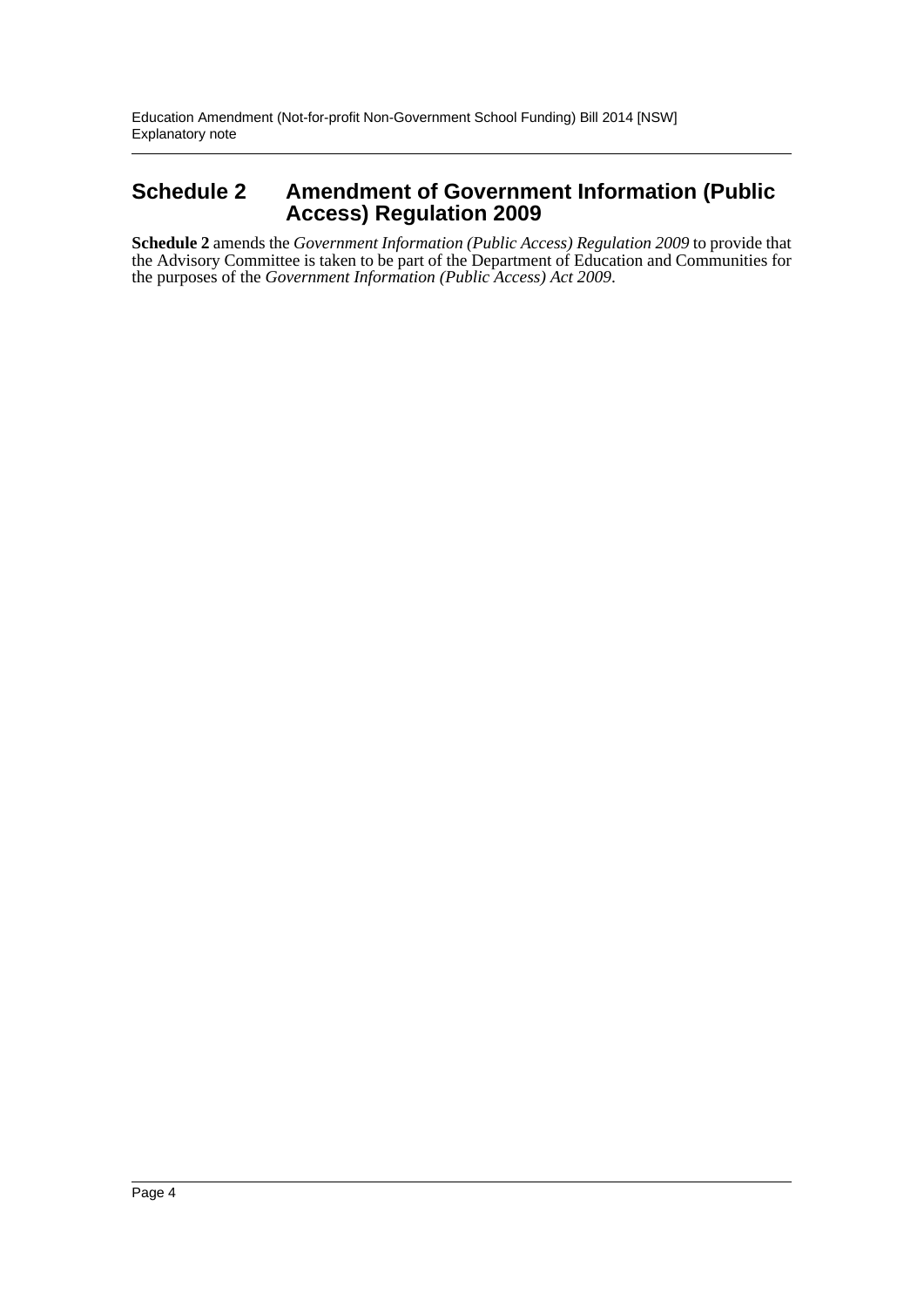First print



New South Wales

# **Education Amendment (Not-for-profit Non-Government School Funding) Bill 2014**

## **Contents**

|            |                                                                        | Page |
|------------|------------------------------------------------------------------------|------|
|            | Name of Act                                                            | 2    |
| 2          | Commencement                                                           | 2    |
| Schedule 1 | Amendment of Education Act 1990 No 8                                   | 3    |
| Schedule 2 | Amendment of Government Information (Public Access)<br>Regulation 2009 |      |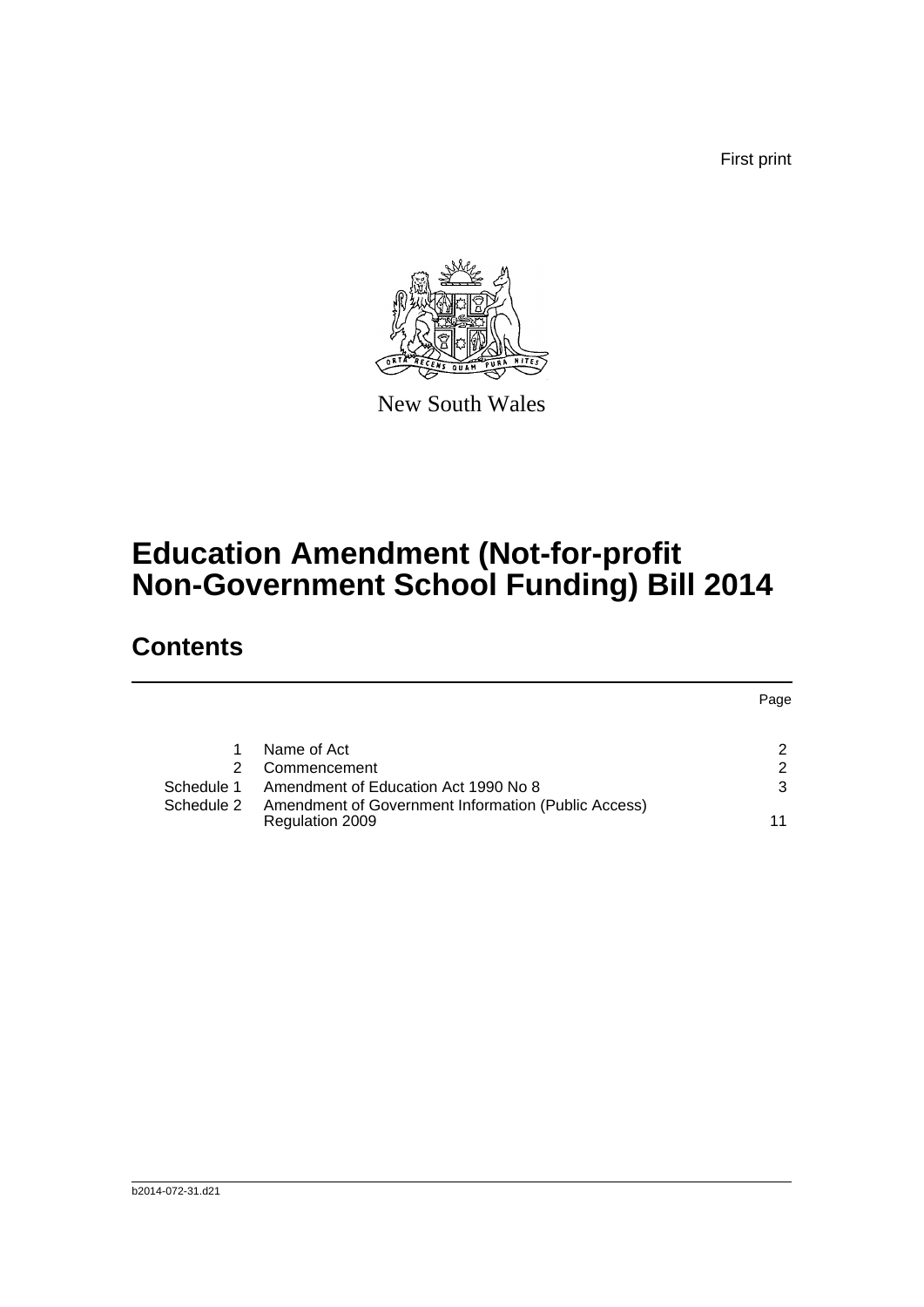

New South Wales

# **Education Amendment (Not-for-profit Non-Government School Funding) Bill 2014**

No , 2014

### **A Bill for**

An Act to amend the *Education Act 1990* in relation to the prohibition on the provision of financial assistance to or for the benefit of non-government schools that operate for profit; and for other purposes.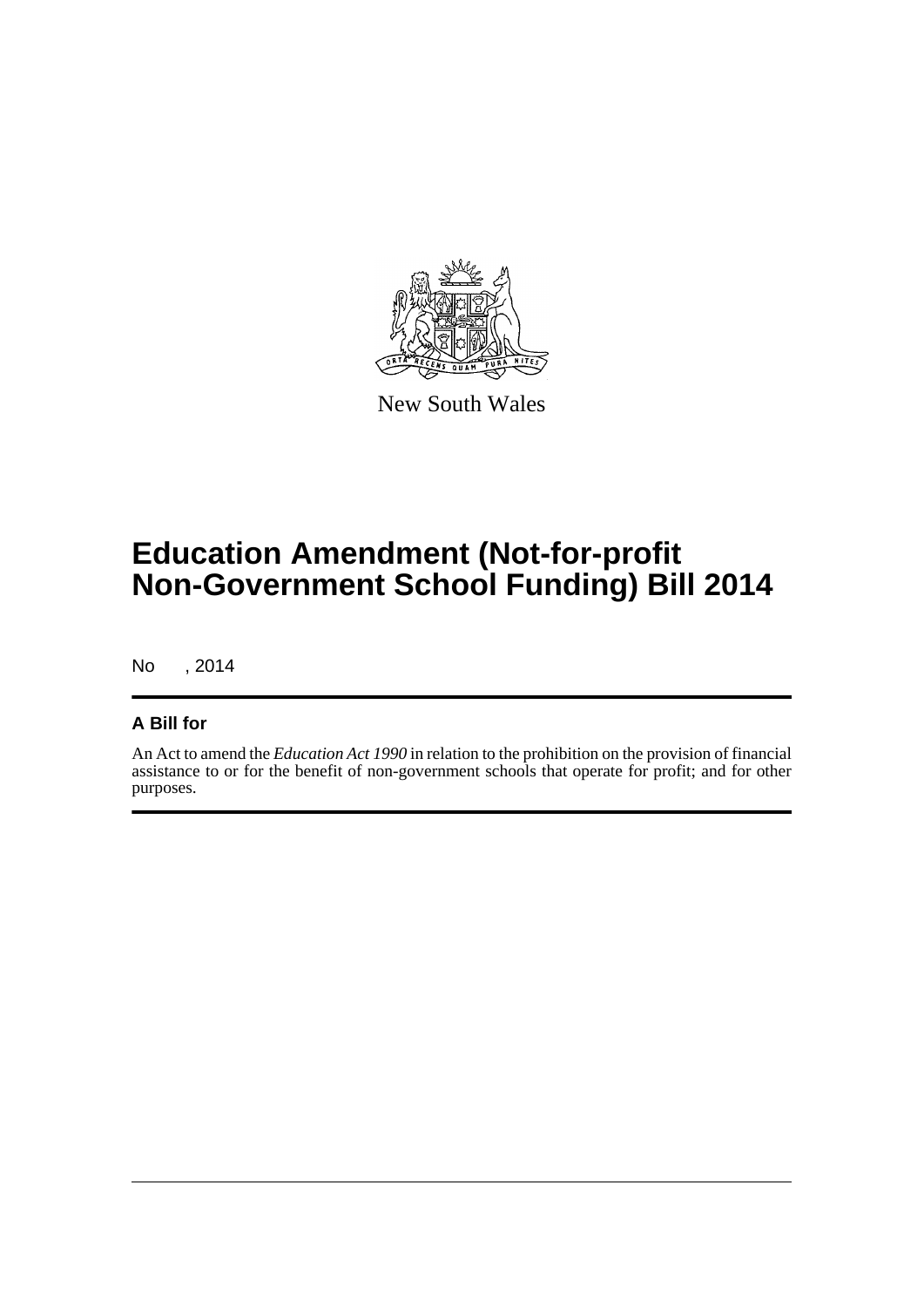Education Amendment (Not-for-profit Non-Government School Funding) Bill 2014 [NSW]

<span id="page-6-1"></span><span id="page-6-0"></span>

| The Legislature of New South Wales enacts:                                                      |                     |
|-------------------------------------------------------------------------------------------------|---------------------|
| Name of Act                                                                                     | 2                   |
| This Act is the Education Amendment (Not-for-profit Non-Government School<br>Funding) Act 2014. | 3<br>$\overline{4}$ |
| <b>Commencement</b>                                                                             | 5                   |
| This Act commences on the date of assent to this Act.                                           | 6                   |
|                                                                                                 |                     |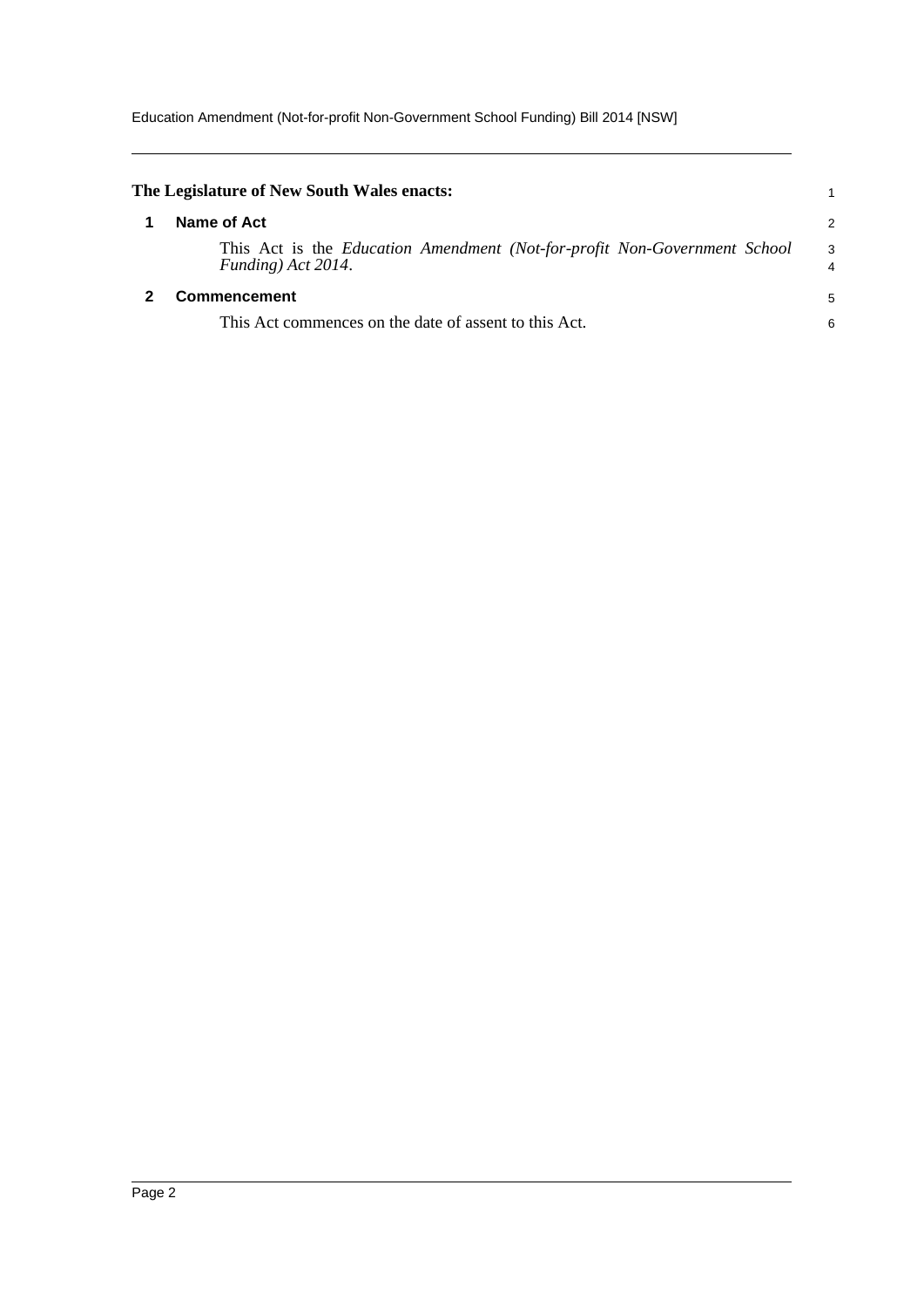<span id="page-7-0"></span>

|        | <b>Schedule 1</b><br><b>Amendment of Education Act 1990 No 8</b>                                                                                                                                                        | 1              |
|--------|-------------------------------------------------------------------------------------------------------------------------------------------------------------------------------------------------------------------------|----------------|
| [1]    | Whole Act (other than section 3 and Schedule 3)                                                                                                                                                                         | $\overline{c}$ |
|        | Omit "Director-General" and "Director-General's" wherever occurring.                                                                                                                                                    | 3              |
|        | Insert instead "Secretary" and "Secretary's" respectively.                                                                                                                                                              | 4              |
| $[2]$  | <b>Section 3 Definitions</b>                                                                                                                                                                                            | 5              |
|        | Omit the definition of <i>Director-General</i> from section 3 (1).                                                                                                                                                      | 6              |
|        | Insert in alphabetical order:                                                                                                                                                                                           | 7              |
|        | Secretary means the Secretary of the Department.                                                                                                                                                                        | 8              |
| $[3]$  | Part 4, heading                                                                                                                                                                                                         | 9              |
|        | Omit the heading. Insert instead:                                                                                                                                                                                       | 10             |
|        | <b>Functions of the Minister and the Board</b><br>Part 4                                                                                                                                                                | 11             |
| [4]    | Section 19 General functions of the Minister                                                                                                                                                                            | 12             |
|        | Omit section 19 (c). Insert instead:                                                                                                                                                                                    | 13             |
|        | to exercise the functions in connection with registration, and financial<br>(c)<br>assistance to non-government schools, that are conferred or imposed on<br>the Minister under Part 7,                                 | 14<br>15<br>16 |
| [5]    | Section 21 Financial and other assistance in respect of non-government school<br>children                                                                                                                               | 17<br>18       |
|        | Transfer the section (renumbered as section 83B) to Part 7 and insert it after section 83A.                                                                                                                             | 19             |
| [6]    | Section 21 (6) (renumbered by item [5] as section 83B (6))                                                                                                                                                              | 20             |
|        | Omit the subsection. Insert instead:                                                                                                                                                                                    | 21             |
|        | (6)<br>Any financial assistance in respect of non-government school children may be<br>paid directly to the school that the children attend or to a system of<br>non-government schools for the benefit of that school. | 22<br>23<br>24 |
| $[7]$  | Section 21A Financial assistance not to be paid to non-government schools<br>operating for profit                                                                                                                       | 25<br>26       |
|        | Omit the section.                                                                                                                                                                                                       | 27             |
| [8]    | Part 7, heading                                                                                                                                                                                                         | 28             |
|        | Omit the heading. Insert instead:                                                                                                                                                                                       | 29             |
|        | Non-government schools and home schooling<br>Part 7                                                                                                                                                                     | 30             |
| [9]    | Part 7                                                                                                                                                                                                                  | 31             |
|        | Insert after section 37:                                                                                                                                                                                                | 32             |
|        | <b>Division 2</b><br><b>Registration</b>                                                                                                                                                                                | 33             |
| $[10]$ | Part 7                                                                                                                                                                                                                  | 34             |
|        | Renumber existing Divisions 2–7 as Subdivisions 1–6.                                                                                                                                                                    | 35             |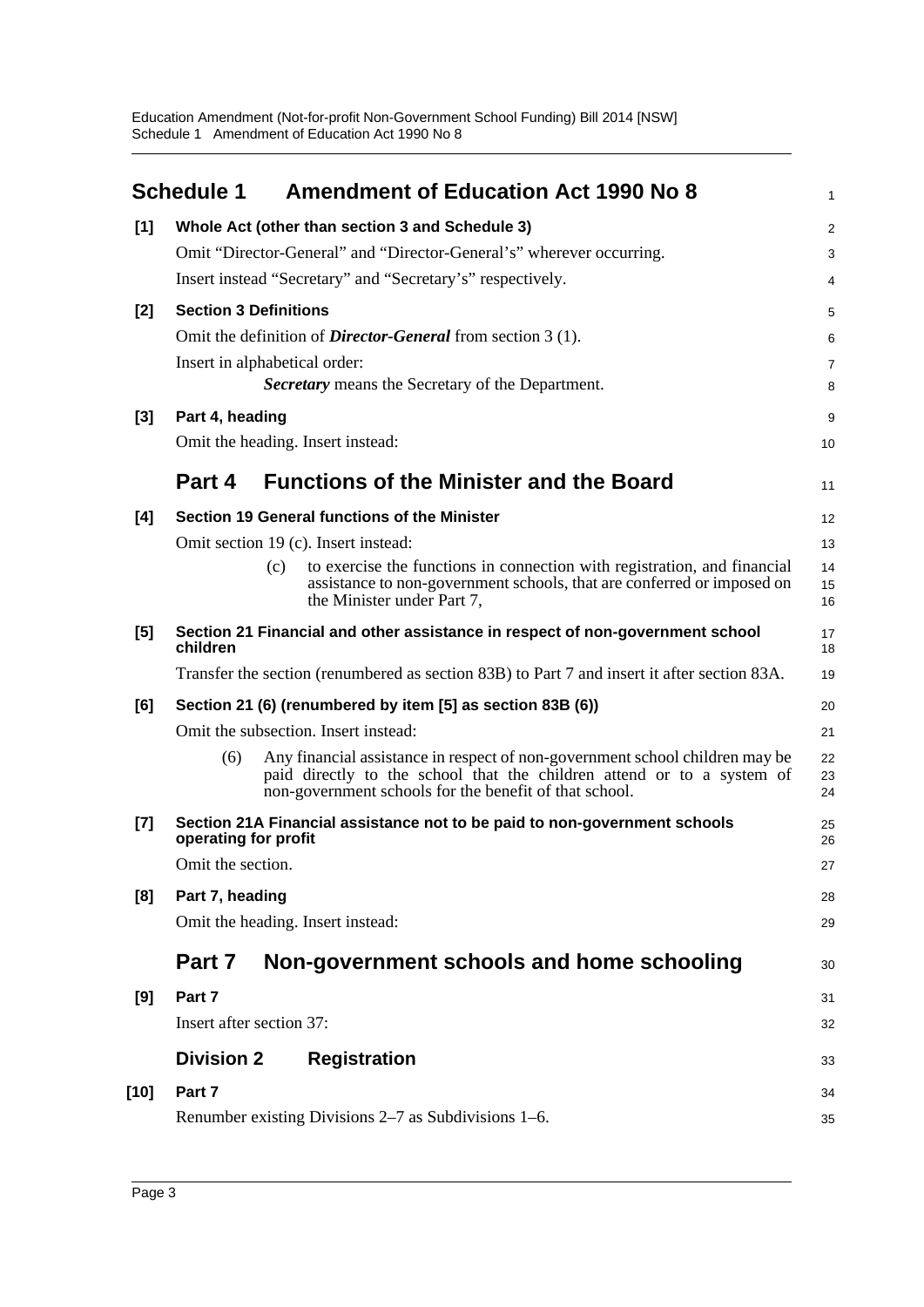Education Amendment (Not-for-profit Non-Government School Funding) Bill 2014 [NSW] Schedule 1 Amendment of Education Act 1990 No 8

| $[11]$ |     |                          |     | Sections 41 (2) (c), 60 (3), 65 (1) and (3), 68, 79 and 80 (2) (a)                                                                                                                                                                                               | 1                    |
|--------|-----|--------------------------|-----|------------------------------------------------------------------------------------------------------------------------------------------------------------------------------------------------------------------------------------------------------------------|----------------------|
|        |     |                          |     | Omit "this Part" wherever occurring. Insert instead "this Division".                                                                                                                                                                                             | $\overline{a}$       |
| $[12]$ |     |                          |     | Sections 46, 70 and 80–82 (other than section 80 (2) (a))                                                                                                                                                                                                        | 3                    |
|        |     |                          |     | Omit "this Division" wherever occurring. Insert instead "this Subdivision".                                                                                                                                                                                      | 4                    |
| $[13]$ |     |                          |     | Section 76 Consideration by Board of notice of conscientious objection                                                                                                                                                                                           | 5                    |
|        |     |                          |     | Omit "Division 6" from section 76 $(1)$ (b).                                                                                                                                                                                                                     | 6                    |
|        |     |                          |     | Insert instead "Subdivision 5".                                                                                                                                                                                                                                  | 7                    |
| $[14]$ |     | Part 7, Division 3       |     |                                                                                                                                                                                                                                                                  | 8                    |
|        |     | Insert after section 83: |     |                                                                                                                                                                                                                                                                  | 9                    |
|        |     | <b>Division 3</b>        |     | Financial assistance to non-government schools                                                                                                                                                                                                                   | 10                   |
|        | 83A | <b>Definitions</b>       |     |                                                                                                                                                                                                                                                                  | 11                   |
|        |     |                          |     | In this Division:                                                                                                                                                                                                                                                | 12                   |
|        |     |                          |     | Advisory Committee means the Non-Government Schools Not-for-profit<br>Advisory Committee.                                                                                                                                                                        | 13<br>14             |
|        |     |                          |     | for profit declaration—see section 83D.                                                                                                                                                                                                                          | 15                   |
|        |     |                          |     | non-compliance declaration—see section 83F.                                                                                                                                                                                                                      | 16                   |
|        |     |                          |     | <i>school</i> means a non-government school.                                                                                                                                                                                                                     | 17                   |
|        | 83B |                          |     | Financial and other assistance in respect of non-government school children<br>Note. Existing section 21 is renumbered and transferred here by item [5].                                                                                                         | 18<br>19             |
|        | 83C |                          |     | Financial assistance not to be provided to schools that operate for profit                                                                                                                                                                                       | 20                   |
|        |     | (1)                      |     | The Minister must not provide financial assistance (whether under this<br>Division or otherwise) to or for the benefit of a school that operates for profit.                                                                                                     | 21<br>22             |
|        |     | (2)                      |     | A school operates for profit (without limiting the circumstances in which it<br>does so) if the Minister is satisfied that:                                                                                                                                      | 23<br>24             |
|        |     |                          | (a) | any part of its proprietor's assets (in so far as they relate to the school)<br>or its proprietor's income (in so far as it arises from the operation of the<br>school) is used for any purpose other than for the operation of the<br>school, or                | 25<br>26<br>27<br>28 |
|        |     |                          | (b) | any payment is made by the school to a related entity or other person or<br>body:                                                                                                                                                                                | 29<br>30             |
|        |     |                          |     | (i)<br>for property, goods or services at more than reasonable market<br>value, or                                                                                                                                                                               | 31<br>32             |
|        |     |                          |     | for property, goods or services that are not required for the<br>(i)<br>operation of the school, or                                                                                                                                                              | 33<br>34             |
|        |     |                          |     | for property, goods or services that is in any other way<br>(iii)<br>unreasonable in the circumstances having regard to the fact that<br>financial assistance is provided to or for the benefit of the school<br>by the Minister, or                             | 35<br>36<br>37<br>38 |
|        |     |                          | (c) | any payment is made by the school to a person in connection with the<br>person's activities as a member of the governing body of the school<br>unless it is in reimbursement for a payment made by the person in<br>connection with the operation of the school. | 39<br>40<br>41<br>42 |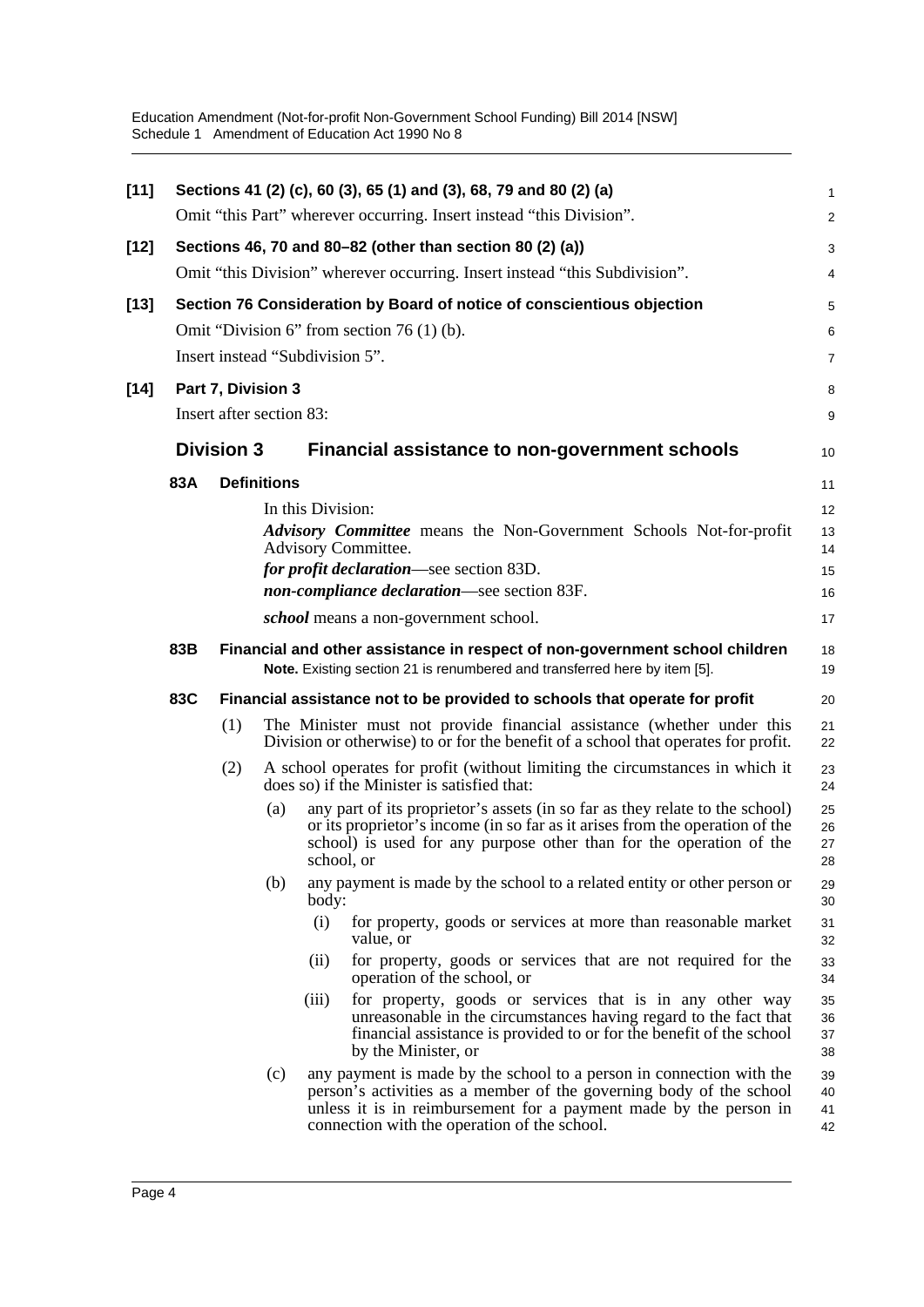|     | (3) |                                                                       | The regulations may specify whether or not a school operates for profit<br>because of any particular use of assets or income, any particular payment in<br>relation to the school or any other matter. Any such regulation has effect<br>despite anything to the contrary in subsection (2). | $\mathbf{1}$<br>2<br>$\mathbf{3}$<br>4 |  |
|-----|-----|-----------------------------------------------------------------------|----------------------------------------------------------------------------------------------------------------------------------------------------------------------------------------------------------------------------------------------------------------------------------------------|----------------------------------------|--|
|     | (4) |                                                                       | The Minister is not obliged to terminate the provision of financial assistance<br>because of this section if, following an investigation under this Division, the<br>Minister is satisfied that:                                                                                             | 5<br>6<br>$\overline{7}$               |  |
|     |     | (a)                                                                   | termination of financial assistance is not justified because of the minor<br>nature of the relevant conduct, or                                                                                                                                                                              | 8<br>9                                 |  |
|     |     | (b)                                                                   | more appropriate action can be taken under section 83E.                                                                                                                                                                                                                                      | 10                                     |  |
| 83D |     |                                                                       | Declaration that school operating for profit                                                                                                                                                                                                                                                 | 11                                     |  |
|     | (1) |                                                                       | The Minister may declare that a school operates for profit or has operated for<br>profit during a specified previous period, or both (a for profit declaration).                                                                                                                             | 12<br>13                               |  |
|     | (2) |                                                                       | The Minister may make a for profit declaration only if the Advisory<br>Committee recommends that the declaration be made because the school<br>operates for profit or has so operated for profit (as the case requires).                                                                     | 14<br>15<br>16                         |  |
|     | (3) |                                                                       | A for profit declaration in respect of a school is conclusive evidence that the<br>school operates for profit or has so operated for profit (as the case requires).                                                                                                                          | 17<br>18                               |  |
|     | (4) |                                                                       | The Minister may revoke a for profit declaration at any time, and is to do so if<br>the Advisory Committee advises the Minister, or the Minister is satisfied, that<br>the school no longer operates for profit.                                                                             | 19<br>20<br>21                         |  |
|     | (5) |                                                                       | A for profit declaration may specify a period to which it applies that is wholly<br>or partly before the declaration is made (including before the commencement<br>of this section).                                                                                                         | 22<br>23<br>24                         |  |
|     | (6) |                                                                       | The Minister's obligation under this Division not to provide financial<br>assistance to or for the benefit of a school that operates for profit applies,<br>whether or not a for profit declaration has been made.                                                                           | 25<br>26<br>27                         |  |
| 83E |     | to conditions                                                         | Financial assistance to schools may be suspended, reduced or made subject                                                                                                                                                                                                                    | 28<br>29                               |  |
|     | (1) |                                                                       | The Minister may suspend, reduce or impose conditions on the provision of<br>financial assistance (whether under this Division or otherwise) to or for the<br>benefit of a school that is a non-compliant school.                                                                            | 30<br>31<br>32                         |  |
|     | (2) | A school is a non-compliant school if the Minister is satisfied that: |                                                                                                                                                                                                                                                                                              |                                        |  |
|     |     | (a)                                                                   | the school or the proprietor of the school has failed to provide<br>reasonable assistance in relation to the conduct of any investigation of<br>the school or proprietor under this Division, or                                                                                             | 34<br>35<br>36                         |  |
|     |     | (b)                                                                   | the school or the proprietor of the school has failed to comply with a<br>direction of the Minister given under this Division to the school or<br>proprietor, or                                                                                                                             | 37<br>38<br>39                         |  |
|     |     | (c)                                                                   | it is a non-compliant school because of any other circumstances set out<br>in the regulations.                                                                                                                                                                                               | 40<br>41                               |  |
|     | (3) |                                                                       | A school is also a non-compliant school if the school operates for profit, or has<br>operated for profit, but following an investigation under this Division, the<br>Minister is satisfied that:                                                                                             | 42<br>43<br>44                         |  |
|     |     | (a)                                                                   | termination of financial assistance to the school is not justified because<br>of the minor nature of the relevant conduct, or                                                                                                                                                                | 45<br>46                               |  |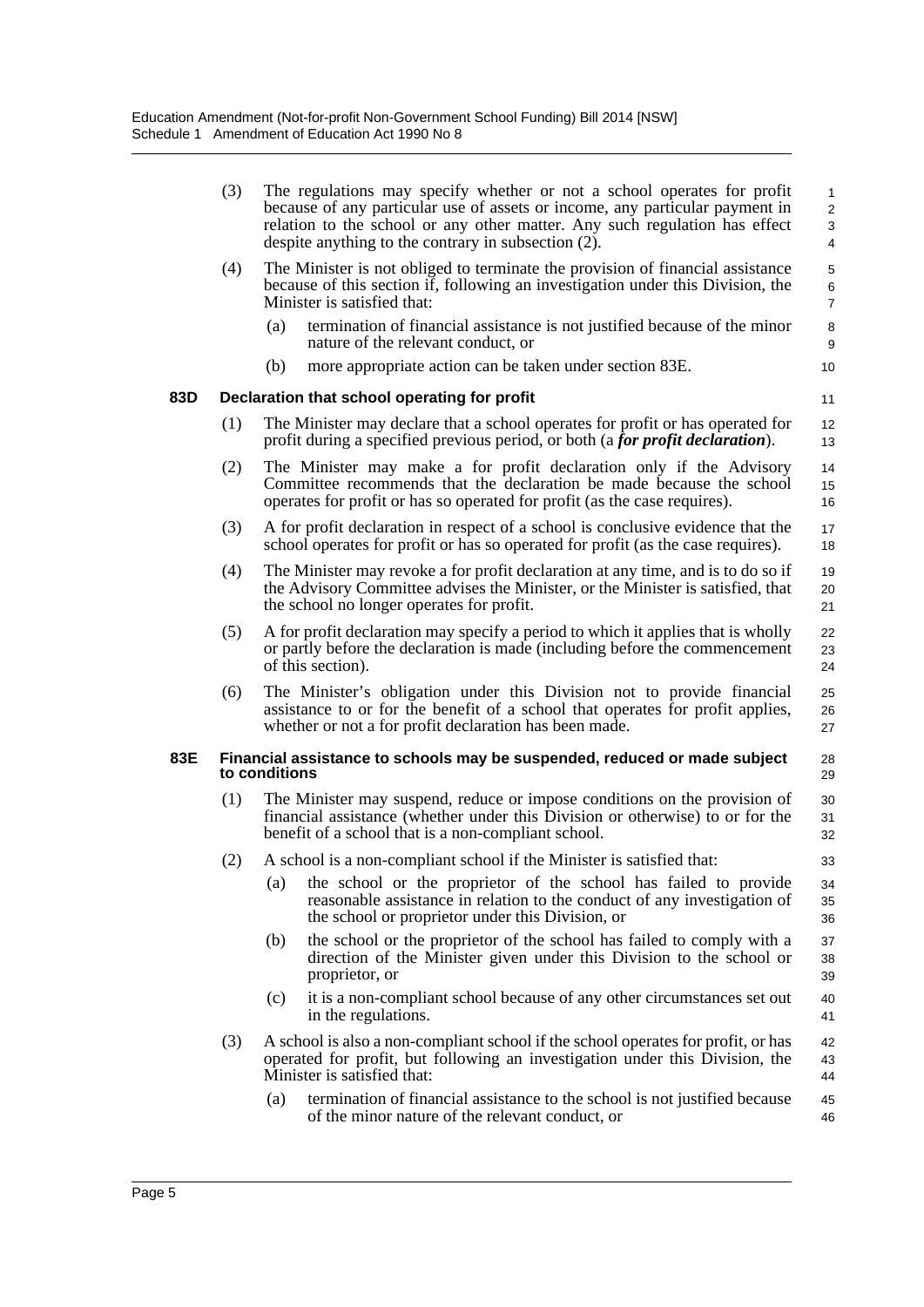(b) more appropriate action can be taken in respect of the school under this section.

41

(4) If a school ceases to be a non-compliant school, the school is not entitled to any payment that was not made because it was a non-compliant school.

#### **83F Declaration that school non-compliant**

- (1) The Minister may declare that a school is a non-compliant school (a *non-compliance declaration*).
- (2) The Minister may make a non-compliance declaration only if the Advisory Committee recommends that the declaration be made because the school is a non-compliant school.
- (3) Any such recommendation of the Advisory Committee may include a recommendation on any consequent suspension or reduction of, or imposition of conditions on, the provision of financial assistance.
- (4) A non-compliance declaration in respect of a school is conclusive evidence that it is a non-compliant school and that grounds exist for the Minister to suspend, reduce or impose conditions on the provision of financial assistance in respect of the school. 14 15 16 17
- (5) The Minister may revoke a non-compliance declaration at any time, and is to do so if the Advisory Committee advises the Minister, or the Minister is satisfied, that the school is no longer a non-compliant school. 18 19 20
- (6) The Minister's power under this Division to suspend, reduce or impose conditions on the provision of financial assistance to or for the benefit of a non-compliant school applies, whether or not a non-compliance declaration has been made and whether or not the suspension, reduction or imposition is recommended by the Advisory Committee.

#### **83G Notice of recommendation of Advisory Committee relating to for profit or non-compliance declarations and administrative review by Tribunal**

The Minister is not to make a for profit declaration or a non-compliance declaration in respect of a school unless the Minister has given written notice to the school and to the proprietor of the school setting out the relevant recommendation of the Advisory Committee and unless:

- (a) 30 days have elapsed since the notice was given and no application has been made to the Tribunal for administrative review of the recommendation, or
- (b) the Tribunal has determined an application for administrative review (made within those 30 days) of the recommendation and the Minister has considered any contrary recommendation of the Tribunal and the reasons for it, or
- (c) any such application for administrative review of the recommendation has been withdrawn.

#### **83H Investigations in relation to schools**

- (1) The Minister may carry out an investigation into a school or the proprietor of a school if the Minister suspects that the school may be operating for profit or may be a non-compliant school. 42 43 44
- (2) The Minister is to consult with the Advisory Committee before carrying out an investigation. 45 46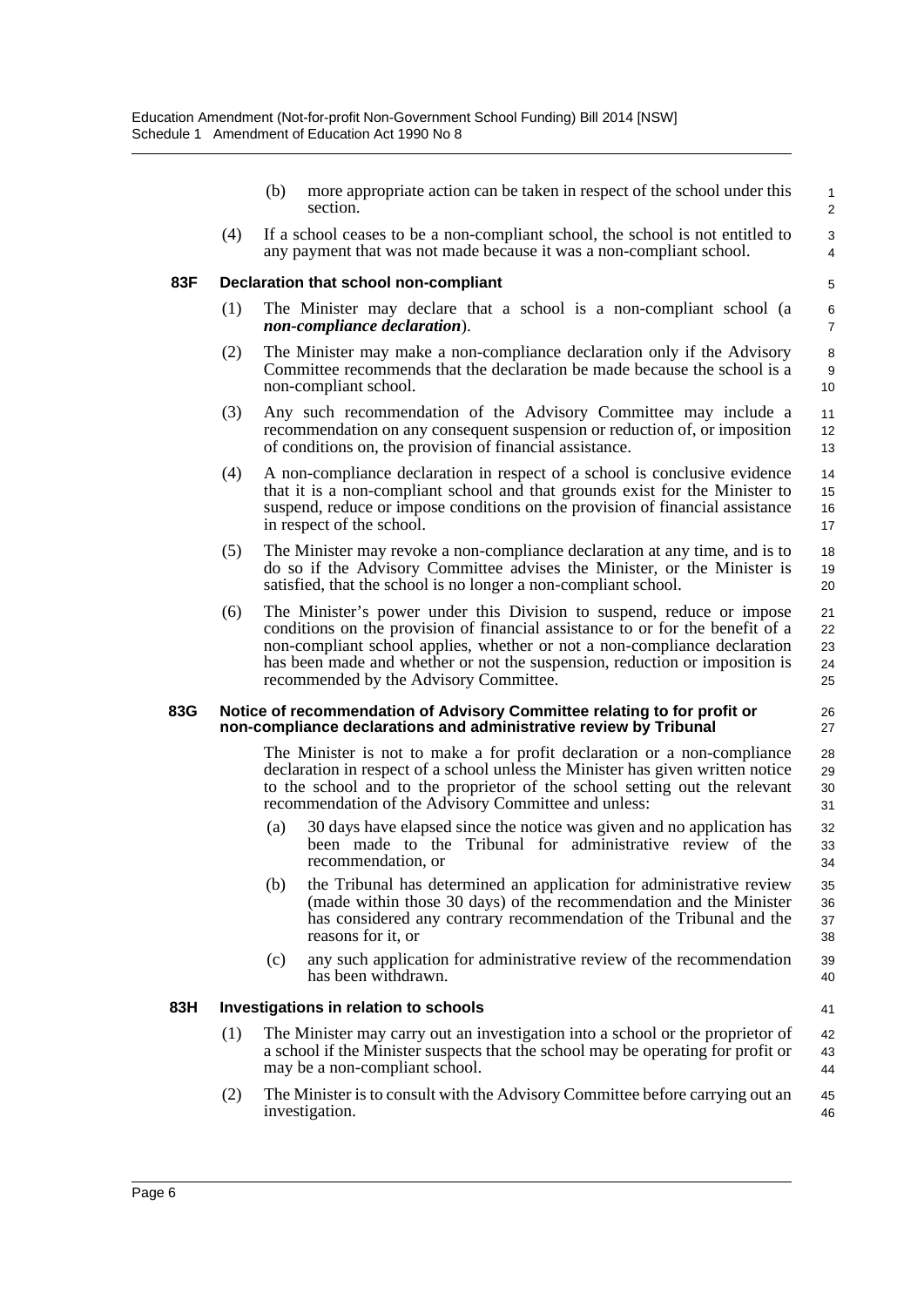|     | (3)                                           | The Minister may defer all or part of any financial assistance to or for the<br>benefit of the school during an investigation.                                                                                                                                                                                    |  | $\mathbf{1}$<br>2    |  |
|-----|-----------------------------------------------|-------------------------------------------------------------------------------------------------------------------------------------------------------------------------------------------------------------------------------------------------------------------------------------------------------------------|--|----------------------|--|
|     | (4)                                           | The Minister is to complete an investigation as soon as is reasonably<br>practicable.                                                                                                                                                                                                                             |  | 3<br>4               |  |
|     | (5)                                           | The Minister is to have regard to any advice of the Advisory Committee in<br>relation to the investigation.                                                                                                                                                                                                       |  | $\mathbf 5$<br>6     |  |
| 831 |                                               | Directions to schools and proprietors                                                                                                                                                                                                                                                                             |  | 7                    |  |
|     | (1)                                           | The Minister may give any one or more of the following directions in writing<br>to a school or to the proprietor of a school:                                                                                                                                                                                     |  | 8<br>9               |  |
|     |                                               | (a)<br>a direction that the school or proprietor undergo an audit of the financial<br>affairs of the school or proprietor,                                                                                                                                                                                        |  | 10<br>11             |  |
|     |                                               | a direction that the school or proprietor provide specified information to<br>(b)<br>the Minister (or other specified person) relating to the affairs of the<br>school or proprietor,                                                                                                                             |  | 12<br>13<br>14       |  |
|     |                                               | (c)<br>a direction that the school or proprietor cease any specified conduct that<br>is in breach of the obligation of the school not to operate for profit in<br>order to be provided with financial assistance,                                                                                                 |  | 15<br>16<br>17       |  |
|     |                                               | a direction of a kind authorised by the regulations.<br>(d)                                                                                                                                                                                                                                                       |  | 18                   |  |
|     | (2)                                           | The Minister may specify in a direction under this section the manner in<br>which, and the time by which, the direction is to be complied with (including<br>that information be verified by statutory declaration).                                                                                              |  | 19<br>20<br>21       |  |
|     | (3)                                           | The Minister may direct a school or proprietor required under this section to<br>undergo an audit of the financial affairs of the school or proprietor to pay the<br>Minister for the reasonable costs of or associated with the audit.                                                                           |  | 22<br>23<br>24       |  |
|     | (4)                                           | The Minister is to seek the advice of the Advisory Committee in relation to any<br>proposed direction under this section (other than a direction under<br>subsection $(1)$ $(b)$ ).                                                                                                                               |  | 25<br>26<br>27       |  |
| 83J | <b>Recovery of amounts from schools</b><br>28 |                                                                                                                                                                                                                                                                                                                   |  |                      |  |
|     | (1)                                           | The Minister may recover the amount of any financial assistance provided by<br>the Minister to or for the benefit of a school (whether under this Division or<br>otherwise) if the financial assistance was provided in respect of a period when<br>the school operated for profit or was a non-compliant school. |  | 29<br>30<br>31<br>32 |  |
|     | (2)                                           | Any amount of costs under section 83I (3) that is not paid by a school or the<br>proprietor of a school may be recovered by the Minister as if it were financial<br>assistance provided under this Division to the school when the school was a<br>non-compliant school.                                          |  | 33<br>34<br>35<br>36 |  |
|     | (3)                                           | The Minister may recover an amount under this section:                                                                                                                                                                                                                                                            |  | 37                   |  |
|     |                                               | as a debt in a court of competent jurisdiction, or<br>(a)                                                                                                                                                                                                                                                         |  | 38                   |  |
|     |                                               | (b)<br>by reducing future amounts of financial assistance payable by the<br>Minister to or for the benefit of the school concerned,                                                                                                                                                                               |  | 39<br>40             |  |
|     |                                               | or both.                                                                                                                                                                                                                                                                                                          |  | 41                   |  |
|     | (4)                                           | A school, the proprietor of a school and any system of non-government<br>schools to which an amount recoverable under this section (or part of the                                                                                                                                                                |  | 42<br>43             |  |

amount) was paid are jointly and severally liable for repayment of the amount.

44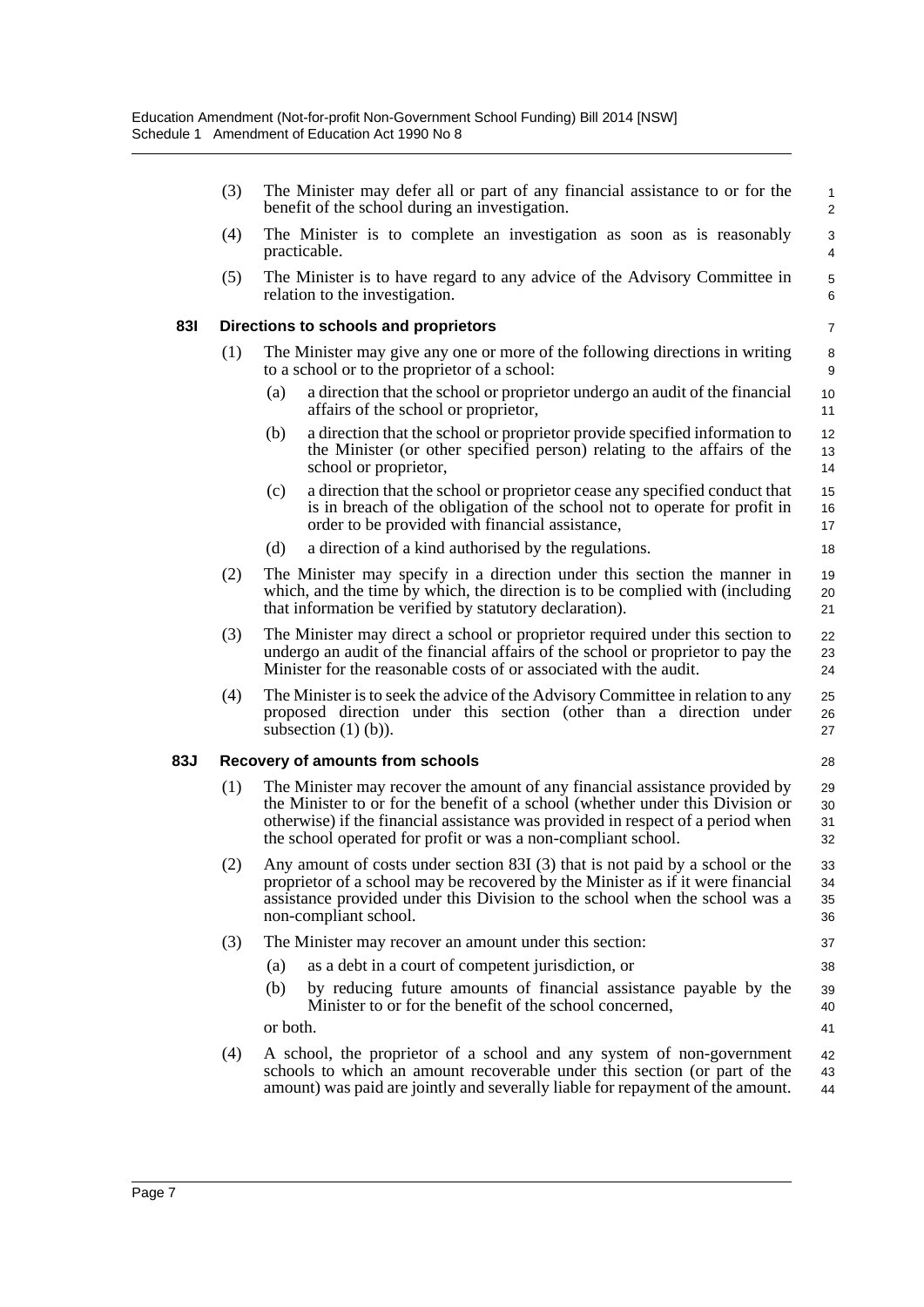|        | 83K                                                                                                             |     | Non-Government Schools Not-for-profit Advisory Committee                                                                                                                                                                                                                                                              | 1                            |
|--------|-----------------------------------------------------------------------------------------------------------------|-----|-----------------------------------------------------------------------------------------------------------------------------------------------------------------------------------------------------------------------------------------------------------------------------------------------------------------------|------------------------------|
|        |                                                                                                                 | (1) | There is to be a Non-Government Schools Not-for-profit Advisory Committee<br>comprised of the following members appointed by the Minister:                                                                                                                                                                            | $\overline{\mathbf{c}}$<br>3 |
|        |                                                                                                                 |     | the Chairperson of the Advisory Committee, being a person who, in the<br>(a)<br>opinion of the Minister, is independent of the non-government school<br>sector and the NSW Government,                                                                                                                                | 4<br>5<br>6                  |
|        |                                                                                                                 |     | one person who represents the Association of Independent Schools,<br>(b)                                                                                                                                                                                                                                              | 7                            |
|        |                                                                                                                 |     | (c)<br>one person who represents the Catholic Education Commission,                                                                                                                                                                                                                                                   | 8                            |
|        |                                                                                                                 |     | (d)<br>one person who represents the Board,                                                                                                                                                                                                                                                                           | 9                            |
|        |                                                                                                                 |     | one person who represents the Department,<br>(e)                                                                                                                                                                                                                                                                      | 10                           |
|        |                                                                                                                 |     | (f)<br>any other persons who, in the opinion of the Minister, will be of<br>assistance to the Advisory Committee in the exercise of its functions.                                                                                                                                                                    | 11<br>12                     |
|        |                                                                                                                 | (2) | The functions of the Advisory Committee are as follows:                                                                                                                                                                                                                                                               | 13                           |
|        |                                                                                                                 |     | to provide advice to the Minister on compliance with this Division by<br>(a)<br>schools and proprietors of schools,                                                                                                                                                                                                   | 14<br>15                     |
|        |                                                                                                                 |     | to make recommendations to the Minister for the making of for profit<br>(b)<br>declarations or non-compliance declarations,                                                                                                                                                                                           | 16<br>17                     |
|        |                                                                                                                 |     | to exercise any other function (not inconsistent with this Act) relating to<br>(c)<br>financial assistance to schools that is conferred by this Division or that<br>is agreed between the Minister and the Advisory Committee.                                                                                        | 18<br>19<br>20               |
|        |                                                                                                                 | (3) | The regulations may make provision for or with respect to the functions,<br>members and procedure of the Advisory Committee.                                                                                                                                                                                          | 21<br>22                     |
|        |                                                                                                                 | (4) | A matter or thing done or omitted to be done by the Advisory Committee or a<br>member of the Advisory Committee does not, if the matter or thing was done<br>or omitted in good faith for the purpose of executing this or any other Act,<br>subject the member personally to any action, liability, claim or demand. | 23<br>24<br>25<br>26         |
|        |                                                                                                                 | (5) | Legal proceedings by or against the Advisory Committee are to be taken in the<br>name of the Advisory Committee and not by or against the members of the<br>Advisory Committee.                                                                                                                                       | 27<br>28<br>29               |
|        | 83L                                                                                                             |     | Not-for-profit guidelines                                                                                                                                                                                                                                                                                             | 30                           |
|        |                                                                                                                 | (1) | The Minister may publish guidelines in the Gazette relating to the exercise of<br>functions under this Division (including guidelines to assist schools and<br>proprietors of schools to comply with this Division).                                                                                                  | 31<br>32<br>33               |
|        |                                                                                                                 | (2) | The Minister is to seek the advice of the Advisory Committee before<br>publishing any such guidelines.                                                                                                                                                                                                                | 34<br>35                     |
| $[15]$ | Part 7A                                                                                                         |     |                                                                                                                                                                                                                                                                                                                       | 36                           |
|        |                                                                                                                 |     | Renumber sections 83A–83H as sections 83M–83S.                                                                                                                                                                                                                                                                        | 37                           |
| $[16]$ |                                                                                                                 |     | <b>Part 9 Board's functions</b>                                                                                                                                                                                                                                                                                       | 38                           |
|        | Omit the Part and transfer section 102 (renumbered as section 20A) to Part 4 and insert it<br>after section 20. |     |                                                                                                                                                                                                                                                                                                                       |                              |
|        |                                                                                                                 |     | Section 107 Applications for administrative reviews of certain decisions                                                                                                                                                                                                                                              | 40                           |
| $[17]$ |                                                                                                                 |     |                                                                                                                                                                                                                                                                                                                       | 41                           |
|        |                                                                                                                 |     | Insert after section $107(1)$ (e1):                                                                                                                                                                                                                                                                                   | 42                           |
|        |                                                                                                                 |     | a recommendation of the Non-Government Schools Not-for-profit<br>(e2)                                                                                                                                                                                                                                                 | 43                           |

Advisory Committee under Division 3 of Part 7 that the Minister make

44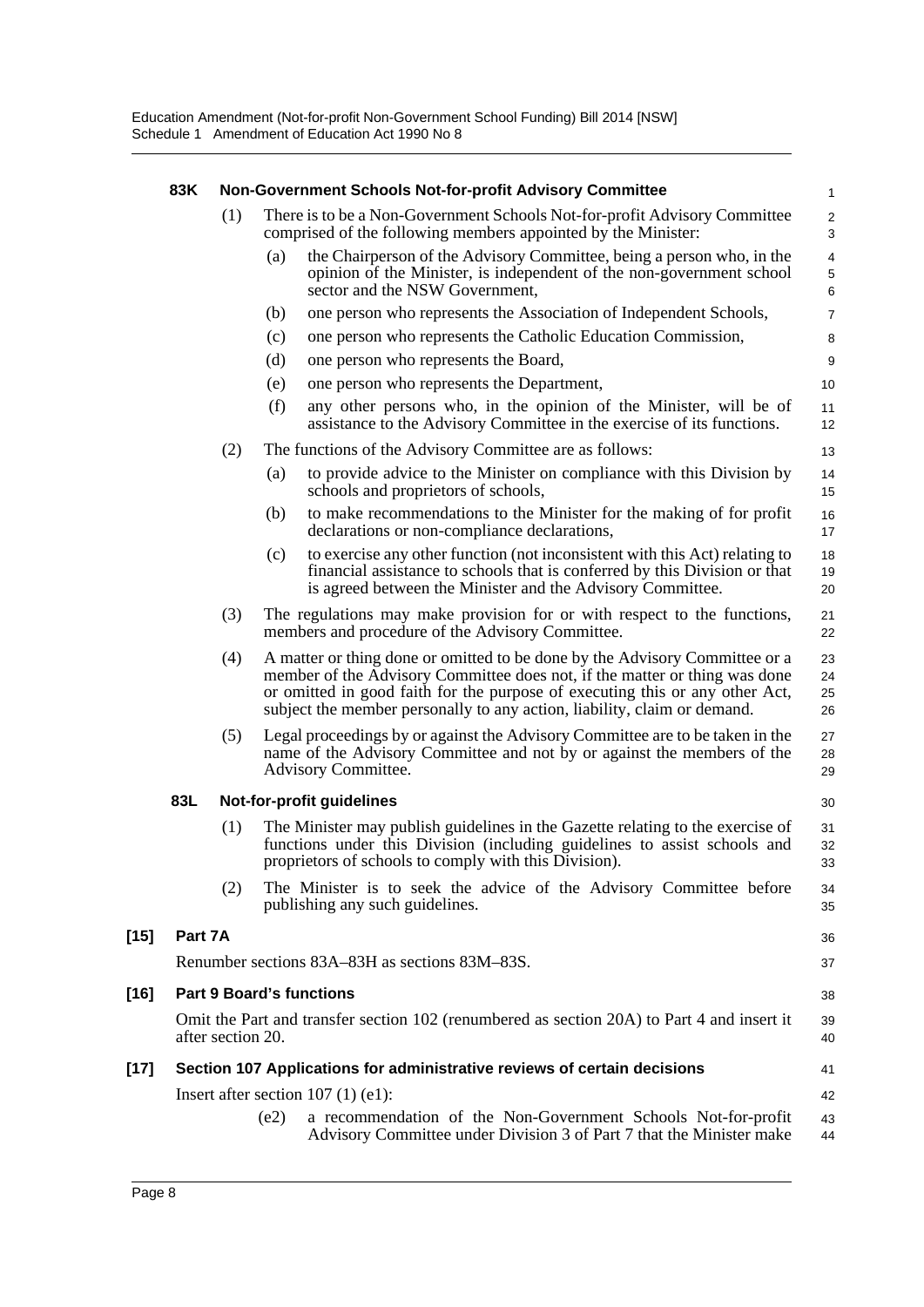|        |                      | a for profit declaration or a non-compliance declaration in respect of a<br>school (including a recommendation on any consequent suspension or<br>reduction of, or imposition of conditions on, the provision of financial<br>assistance),                                                                                                                                      | 1<br>$\overline{\mathbf{c}}$<br>3<br>4 |
|--------|----------------------|---------------------------------------------------------------------------------------------------------------------------------------------------------------------------------------------------------------------------------------------------------------------------------------------------------------------------------------------------------------------------------|----------------------------------------|
| $[18]$ | Section 107 (1) (e2) |                                                                                                                                                                                                                                                                                                                                                                                 | 5                                      |
|        |                      | Renumber existing section 107 (1) (e2) as section 107 (1) (e3).                                                                                                                                                                                                                                                                                                                 | 6                                      |
| $[19]$ |                      | Section 108 Determination of application by Tribunal                                                                                                                                                                                                                                                                                                                            | 7                                      |
|        |                      | Omit "or an authorised person" from section 108 (1) (b).                                                                                                                                                                                                                                                                                                                        | 8                                      |
|        |                      | Insert instead "or other person or body".                                                                                                                                                                                                                                                                                                                                       | 9                                      |
| $[20]$ |                      | <b>Section 123 Evidence</b>                                                                                                                                                                                                                                                                                                                                                     | 10                                     |
|        |                      | Insert after section $123$ (2):                                                                                                                                                                                                                                                                                                                                                 | 11                                     |
|        | (2A)                 | In any proceedings under this Act, a certificate purporting to be signed by the<br>Minister stating:                                                                                                                                                                                                                                                                            | 12<br>13                               |
|        |                      | that an amount of financial assistance has been paid by the Minister to<br>(a)<br>or for the benefit of a non-government school on a specified day, or                                                                                                                                                                                                                          | 14<br>15                               |
|        |                      | that a for profit declaration or non-compliance declaration under<br>(b)<br>Division 3 of Part 7 was made on a specified day and the terms of the<br>declaration,                                                                                                                                                                                                               | 16<br>17<br>18                         |
|        |                      | is admissible in evidence and is prima facie evidence of the matters stated in<br>the certificate.                                                                                                                                                                                                                                                                              | 19<br>20                               |
| $[21]$ |                      | Schedule 3 Savings, transitional and other provisions                                                                                                                                                                                                                                                                                                                           | 21                                     |
|        |                      | Insert at the end of the Schedule with appropriate Part and clause numbering:                                                                                                                                                                                                                                                                                                   | 22                                     |
|        | <b>Part</b>          | <b>Provisions consequent on enactment of Education</b><br><b>Amendment (Not-for-profit Non-Government</b><br><b>School Funding) Act 2014</b>                                                                                                                                                                                                                                    | 23<br>24<br>25                         |
|        |                      | Definition of "amending Act"                                                                                                                                                                                                                                                                                                                                                    | 26                                     |
|        |                      | In this Part:<br>amending<br>Education<br>Amendment<br>$(Not-for-profit)$<br>Act<br>means<br>the<br>Non-Government School Funding) Act 2014.                                                                                                                                                                                                                                    | 27<br>28<br>29                         |
|        |                      | Meaning of "operate for profit" in relation to period before commencement of<br>amending Act and during transition period                                                                                                                                                                                                                                                       | 30<br>31                               |
|        |                      | For the purposes of this Act, the determination of whether a non-government<br>school operated for profit during any period before the commencement of the<br>amending Act, and during the period of 3 months after that commencement, is<br>to be determined in accordance with section 21A, as in force immediately<br>before the repeal of that section by the amending Act. | 32<br>33<br>34<br>35<br>36             |
|        |                      | Investigations and directions in relation to any period before the<br>commencement of amending Act                                                                                                                                                                                                                                                                              | 37<br>38                               |
|        | (1)                  | An investigation may be carried out by the Minister under section 83H (as<br>inserted by the amending Act) in relation to a period (and any conduct<br>occurring in a period) before the commencement of the amending Act.                                                                                                                                                      | 39<br>40<br>41                         |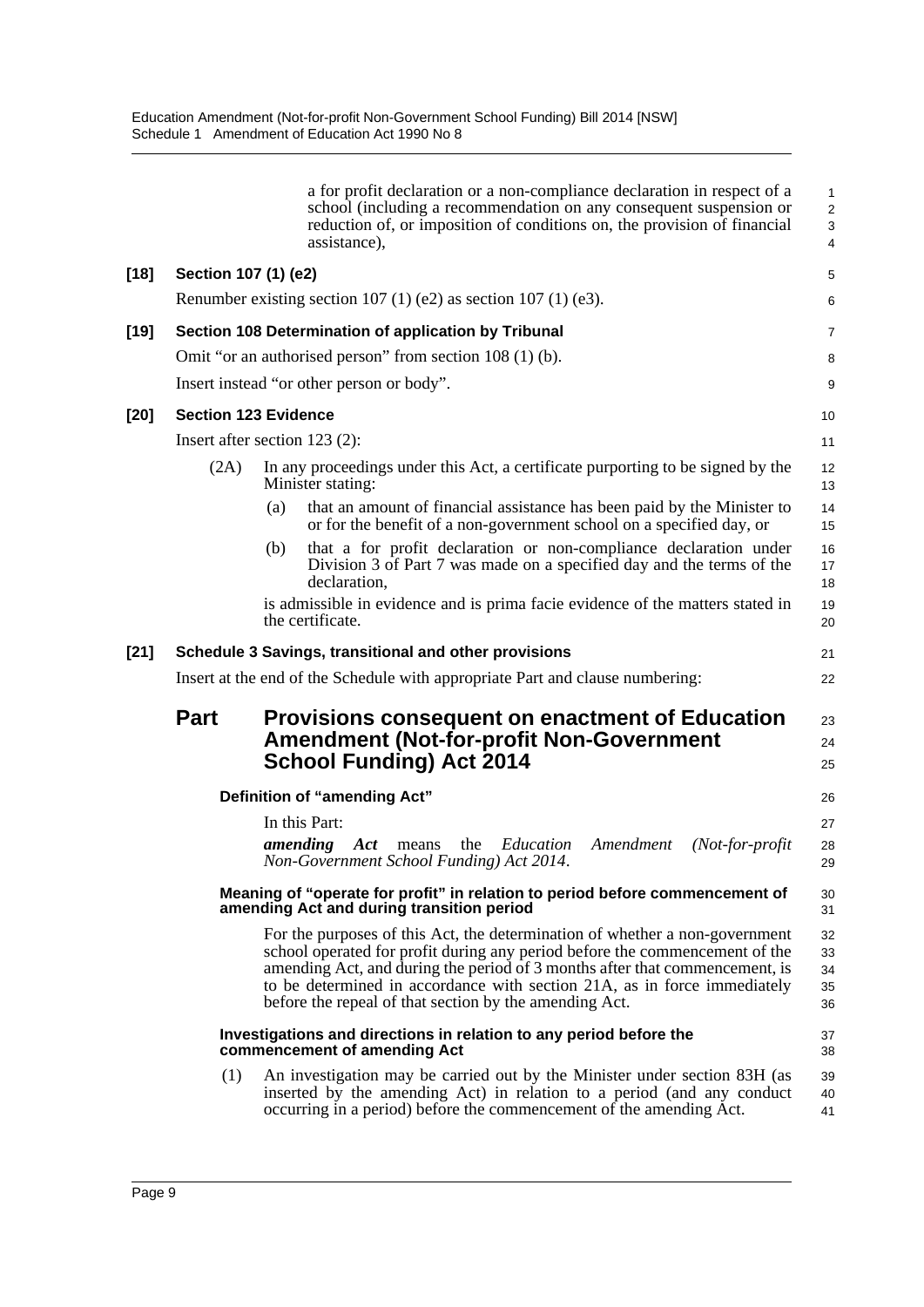| (2) | A direction may be given by the Minister under section 83I in relation to a<br>period (and any conduct occurring in a period) before the commencement of<br>the amending Act. | $\mathbf{1}$<br>2<br>3 |
|-----|-------------------------------------------------------------------------------------------------------------------------------------------------------------------------------|------------------------|
|     | Recovery of payments made before the commencement of amending Act                                                                                                             | 4                      |
|     | The Minister may recover under section 83J an amount of financial assistance                                                                                                  | 5                      |
|     | paid to or for the benefit of a non-government school before the                                                                                                              | 6                      |
|     | commencement of the amending Act.                                                                                                                                             | $\overline{7}$         |
|     | Declaration that particular non-government school operating for profit                                                                                                        | 8                      |
| (1) | On the commencement of the amending Act, a for profit declaration is taken                                                                                                    | 9                      |
|     | to have been made under section 83D (as inserted by the amending Act) that                                                                                                    | 10                     |
|     | the Malek Fahd Islamic School at 405 Waterloo Road, Greenacre, operated for                                                                                                   | 11                     |
|     | profit from 1 January 2010 until 31 July 2012.                                                                                                                                | 12                     |
| (2) | The Minister may revoke any such declaration in the same way that the                                                                                                         | 13                     |
|     | Minister may revoke a for profit declaration under section 83D.                                                                                                               | 14                     |